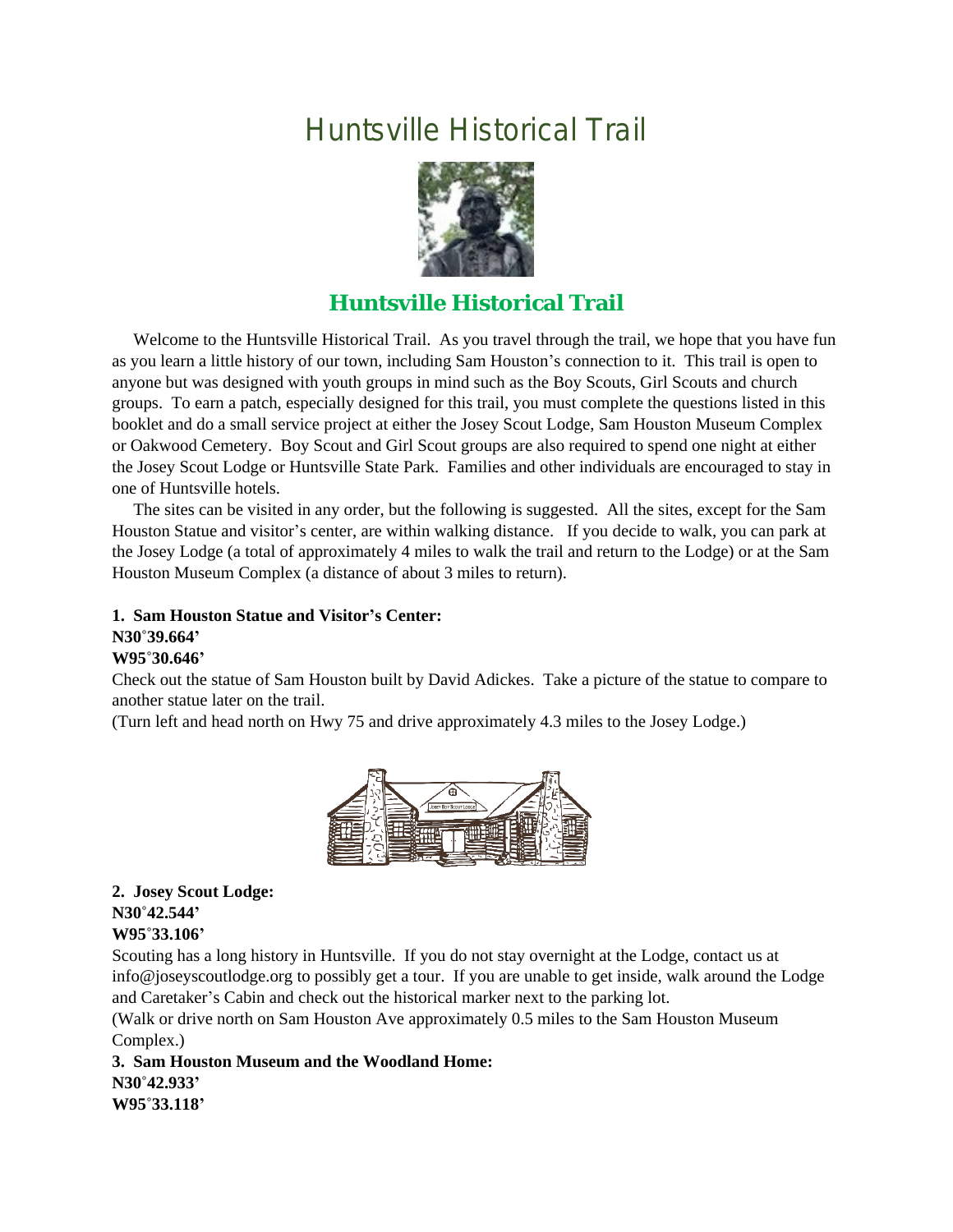Visit inside the museum and visit the buildings on the grounds, such as the Woodland Home, the Kitchen, the Law Office and the Steamboat House. There is a lot to see on the museum grounds. Take your time and look around. If you need a place to run around, check out Pritchard Field next to the Walker Education Building.

(Walk across Sam Houston Avenue to the Sam Houston Campus. This statue of Sam Houston is directly across from the Museum though it may be better to cross at one of the lights at  $17<sup>th</sup>$  or  $19<sup>th</sup>$  Street. Go up the stairs and go up the hill. The statue is near the Austin College building. The walk is probably about 0.1 mile.)

# **4. Sam Houston Statue on S.H.S.U. Campus and the Austin College Building: N30˚42.918'**

## **W95˚32.998'**

Walk across the street from the Sam Houston Museum to Sam Houston State University Campus. This statue is next to the Austin College Building. While here, note the planet plaques along the sidewalk. They show the relative size and distance of the planets to each other. Also check out the Old Main site behind the Austin College building.

(Head north on University Drive about 0.6 miles to get to the Whittling Site on the NW corner of Sam Houston Avenue and 11<sup>th</sup> Street.)

## **5. Sam Houston's Whittling:**

## **N30˚43.434'**

## **W95˚33.083'**

There are two whittling site historical plaques. The one you are looking for is on the corner of Sam Houston Avenue and 11<sup>th</sup> St. In the downtown area are some other historical plaques you might be interested in seeing. Just around the corner of  $11<sup>th</sup>$  Street and University Ave is a mural that shows scenes of Sam Houston's life.

(The walk to the Gibbs-Powell House is approximately 0.1miles west on  $11<sup>th</sup>$  Street.)

## **6. Gibbs-Powell House: N30˚43.440'**

## **W95˚33.164'**

Stop by and visit this early Huntsville home. Do you recognize one of the names of the house from an earlier stop? If the museum is open, take a tour.

(The walk to the Joshua Houston Plaque is about 0.2 miles. Walk north on Avenue M and turn left on 10<sup>th</sup> Street. Go two blocks and the plaque is across from Avenue O.)

# **7. Joshua Houston Historical Marker: N30˚43.514'**

## **W95˚33.354'**

View this plaque to find out who Joshua Houston was. (Continue west on 10<sup>th</sup> Street about 0.1 miles to the Rogersville Plaque.)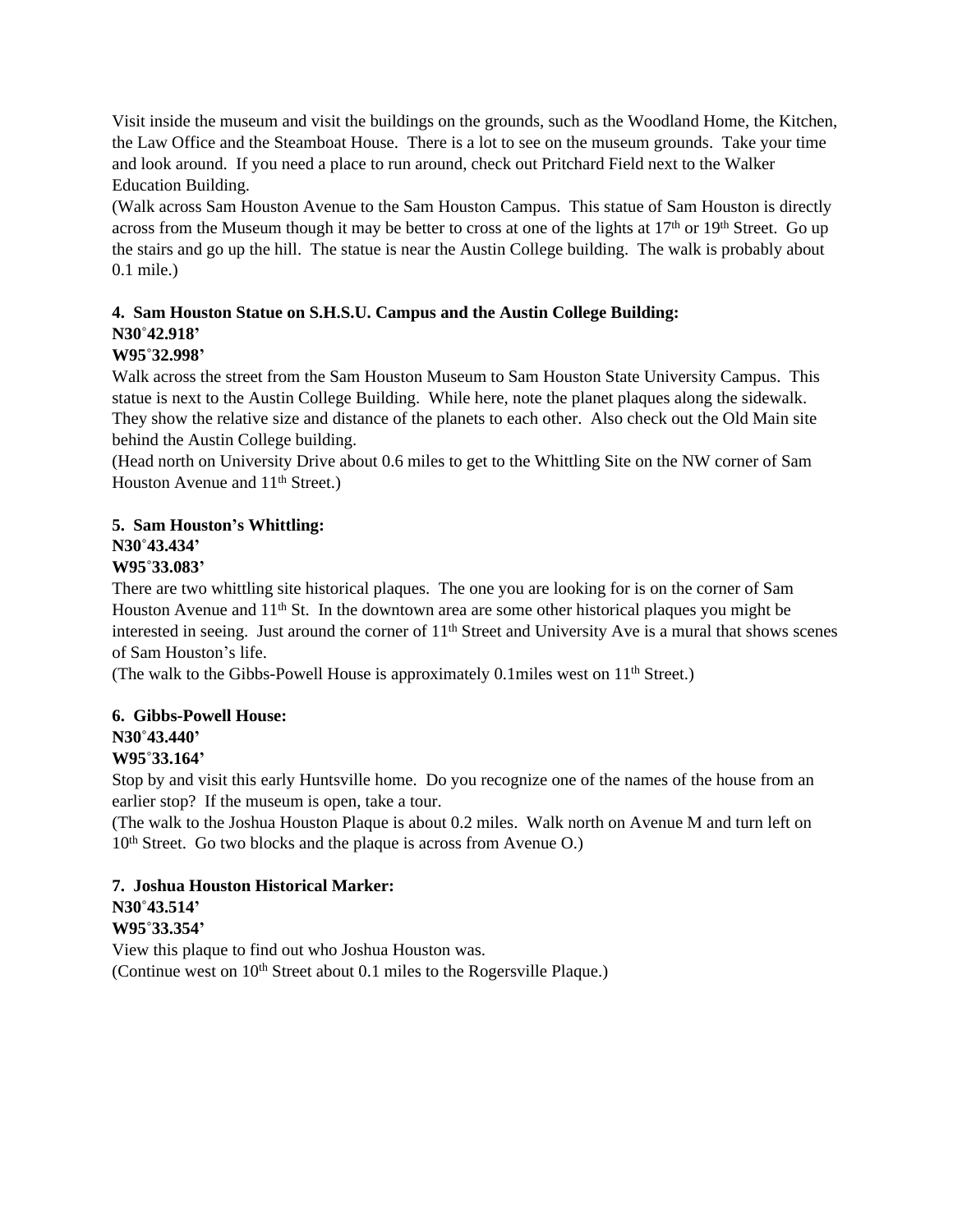

# **8. Rogersville Plaque/Wall of Faces/Samuel Walker Houston Cultural Center: N30˚43.511**

## **W95˚33.461**

Look at the "Wall of Faces" and visit the museum if it is open.

(Founder's Park is about 0.4 miles back in the direction of downtown on the corner of 10<sup>th</sup> Street and University Avenue.)



## **9. Founder's Park: N30˚43.493' W95˚33.022'**

This is the site where Pleasant Gray first settled and set up a trading post. This little park is hidden and probably not even visited by many Huntsville residents.

(The distance from here to Sam Houston's Gravesite is about 0.3 miles. Go North on University Ave and turn right on 9<sup>th</sup> Street. Follow 9<sup>th</sup> Street about two blocks.)

## **10. Oakwood Cemetery and Sam Houston's Gravesite: N30˚43.594'**

## **W95˚32.839'**

While visiting Sam Houston's grave, discover some of the other historic plaques nearby.

(If you are walking back it is about 1 mile back to the Sam Houston Museum Complex and another 0.5 miles to the Josey Scout Lodge.)

Total walking distance following this route would be around 4 miles if starting from the Lodge and 3 miles if starting from the Sam Houston Museum Complex.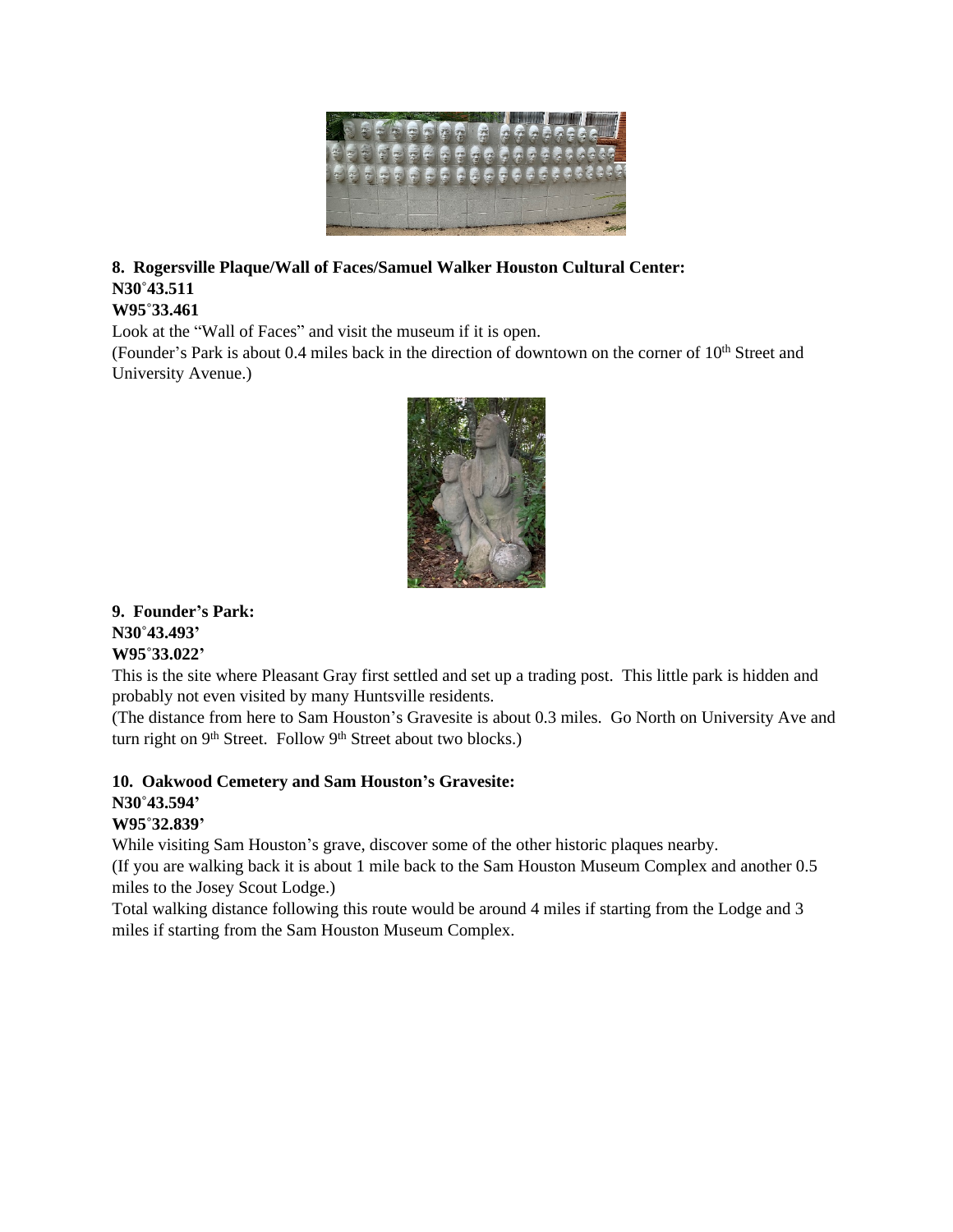

**There are more historically important areas throughout Huntsville.** Many of these are marked with historical markers. Two organizations that have an important part of history around the area are **Sam Houston State University** and the **Texas Prison System.** There is a historical plaque in front of the Walls Unit on 11<sup>th</sup> Street not far from Oakwood Cemetery. If you are in the area during the summer, you can watch a large bat colony as it leaves a warehouse at dusk across from the Walls Unit on Avenue I.

Two museums located next to each other that you may wish to visit while in the area are: **Texas Prison Museum: 491 State Highway 75N (936)295-2155**

: **H.E.A.R.T.S. Veteran's Museum: 463 State Highway 75N (936)295-6935**

This museum started out as a display in the window of one of the downtown businesses to honor local veterans. It has grown to include displays of each of the military branches and all the major wars. The museum's collection includes many military vehicles on the grounds.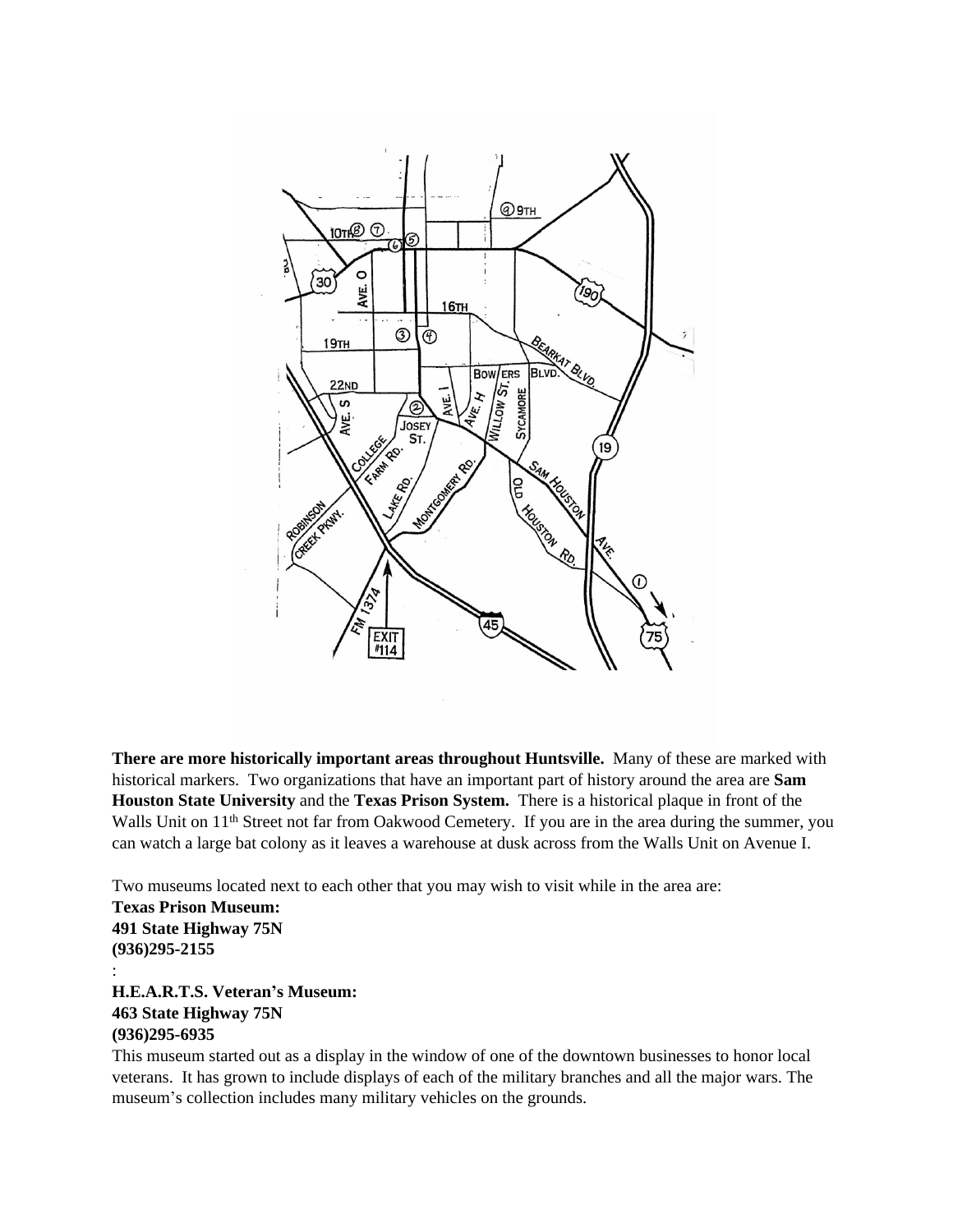Here are the requirements to earn the Huntsville Historical Trail Patch.

1. Visit each of the sites listed and answer the questions in this booklet. Small groups may work together to complete the questions and submit the answer sheet as a group.

2. Do a service project at either the Josey Scout Lodge, Sam Houston Museum Complex or Oakwood Cemetery.

3. Youth groups should spend at least one night at the Josey Scout Lodge or Huntsville State Park. To see about staying overnight in the lodge visit joseys court lodge.org/reservations.

Complete the next few pages of this booklet to fulfill the requirements to earn the patch. Directions to purchase or order the patch are at the end.

## **I. Huntsville Historical Trail Worksheet**

The answers to these questions can be found by reading the historical markers you come across along the way.

Name of Group:\_\_\_\_\_\_\_\_\_\_\_\_\_\_\_\_\_\_\_\_\_\_\_\_\_\_\_\_\_\_\_\_\_\_\_\_\_\_\_\_\_\_

From:\_\_\_\_\_\_\_\_\_\_\_\_\_\_\_\_\_\_\_\_\_\_\_\_\_\_\_\_\_\_\_\_\_\_\_\_\_\_\_\_\_\_\_\_\_\_\_\_\_\_

Leader:

\_\_\_\_\_\_\_\_\_\_\_\_\_\_\_\_\_\_\_\_\_\_\_\_\_\_\_\_\_\_\_\_\_\_\_\_\_\_\_\_\_\_\_\_\_\_\_\_\_\_\_\_\_\_\_

\_\_\_\_\_\_\_\_\_\_\_\_\_\_\_\_\_\_\_\_\_\_\_\_\_\_\_\_\_\_\_\_\_\_\_\_\_\_\_\_\_\_\_\_\_\_\_\_\_\_\_\_\_\_\_

\_\_\_\_\_\_\_\_\_\_\_\_\_\_\_\_\_\_\_\_\_\_\_\_\_\_\_\_\_\_\_\_\_\_\_\_\_\_\_\_\_\_\_\_\_\_\_\_\_\_\_\_\_\_\_

\_\_\_\_\_\_\_\_\_\_\_\_\_\_\_\_\_\_\_\_\_\_\_\_\_\_\_\_\_\_\_\_\_\_\_\_\_\_\_\_\_\_\_\_\_\_\_\_\_\_\_\_\_\_\_

\_\_\_\_\_\_\_\_\_\_\_\_\_\_\_\_\_\_\_\_\_\_\_\_\_\_\_\_\_\_\_\_\_\_\_\_\_\_\_\_\_\_\_\_\_\_\_\_\_\_\_\_\_\_\_

Names of People in the Group

#### **SAM HOUSTON STATUE AND VISITOR'S CENTER**

1. How tall is the statue and when was it dedicated?\_\_\_\_\_\_\_\_\_\_\_\_\_\_\_\_\_\_\_\_\_\_\_\_\_\_\_\_

2. Who was Governor of Texas and was present during the dedication of the statue?

\_\_\_\_\_\_\_\_\_\_\_\_\_\_\_\_\_\_\_\_\_\_\_\_\_\_\_\_\_\_\_\_\_\_\_\_\_\_\_\_\_\_\_\_\_\_\_\_\_\_\_\_\_\_\_\_\_\_\_\_\_\_\_\_\_\_\_\_\_\_\_\_\_\_\_\_\_\_\_\_\_\_\_\_\_

\_\_\_\_\_\_\_\_\_\_\_\_\_\_\_\_\_\_\_\_\_\_\_\_\_\_\_\_\_\_\_\_\_\_\_\_\_\_\_\_\_\_\_\_\_\_\_\_\_\_\_\_\_\_\_\_\_\_\_\_\_\_\_\_\_\_\_\_\_\_\_\_\_\_\_\_\_\_\_\_\_\_\_\_\_

3. What prompted David Adickes to build the statue when he did?

### **JOSEY SCOUT LODGE**

1. How old is the Lodge?\_\_\_\_\_\_\_\_\_\_\_\_\_\_\_\_\_\_\_\_\_\_\_\_\_\_\_\_\_\_\_\_\_\_\_\_\_\_\_\_\_\_\_\_\_\_\_\_\_\_\_\_\_\_\_\_\_\_\_\_\_\_\_\_\_

2. Who was Robert Josey?\_\_\_\_\_\_\_\_\_\_\_\_\_\_\_\_\_\_\_\_\_\_\_\_\_\_\_\_\_\_\_\_\_\_\_\_\_\_\_\_\_\_\_\_\_\_\_\_\_\_\_\_\_\_\_\_\_\_\_\_\_\_\_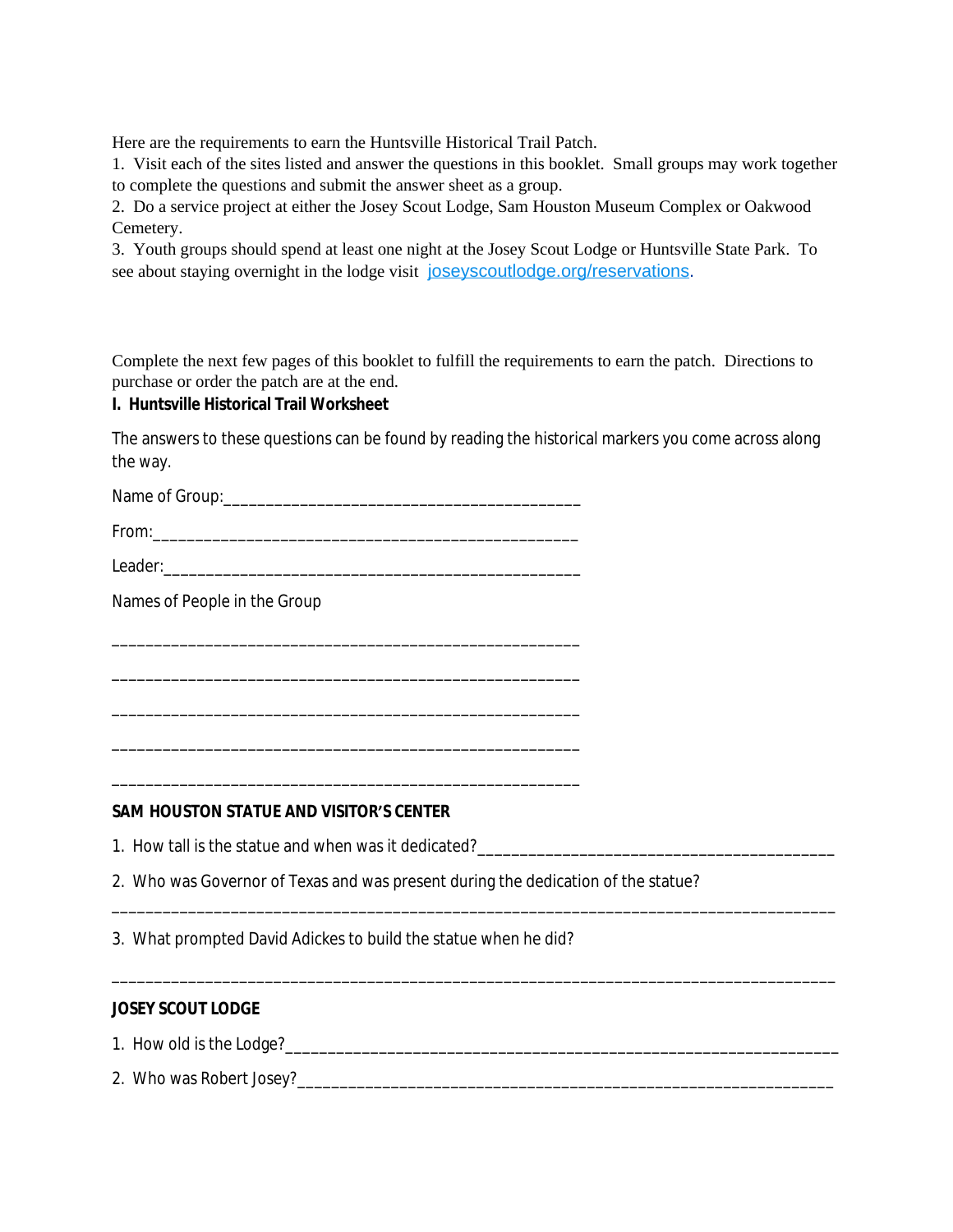3. How did the Gibbs Brothers help in building the Lodge?

#### **SAM HOUSTON MUSEUM COMPLEX**

Inside the Museum:

1. As a boy, what book did Sam Houston attribute to his adventuresome lifestyle?

2. What gift did Sam Houston's mother give to him after joining the military in 1813 and what was inscribed on it? \_\_\_\_\_\_\_\_\_\_\_\_\_\_\_\_\_\_\_\_\_\_\_\_\_\_\_\_\_\_\_\_\_\_\_\_\_\_\_\_\_\_\_\_\_\_\_\_\_\_\_\_\_\_\_\_\_\_\_\_\_\_\_\_\_\_\_\_\_\_\_\_

3. What was Sam Houston doing when he accepted Santa Anna's surrender at the battle of San Jacinto? \_\_\_\_\_\_\_\_\_\_\_\_\_\_\_\_\_\_\_\_\_\_\_\_\_\_\_\_\_\_\_\_\_\_\_\_\_\_\_\_\_\_\_\_\_\_\_\_\_\_\_\_\_\_\_\_\_\_\_\_\_\_\_\_\_\_\_\_\_\_\_\_\_\_\_\_\_\_\_\_\_\_\_\_\_

\_\_\_\_\_\_\_\_\_\_\_\_\_\_\_\_\_\_\_\_\_\_\_\_\_\_\_\_\_\_\_\_\_\_\_\_\_\_\_\_\_\_\_\_\_\_\_\_\_\_\_\_\_\_\_\_\_\_\_\_\_\_\_\_\_\_\_\_\_\_\_\_\_\_\_\_\_\_\_\_\_\_\_\_\_

\_\_\_\_\_\_\_\_\_\_\_\_\_\_\_\_\_\_\_\_\_\_\_\_\_\_\_\_\_\_\_\_\_\_\_\_\_\_\_\_\_\_\_\_\_\_\_\_\_\_\_\_\_\_\_\_\_\_\_\_\_\_\_\_\_\_\_\_\_\_\_\_\_\_\_\_\_\_\_\_\_\_\_\_\_

4. Where did Margaret Lea, Sam Houston's future wife, first see him?

5. What were Sam Houston's last words (spoken in one of the buildings you will be visiting outside on the grounds)?

\_\_\_\_\_\_\_\_\_\_\_\_\_\_\_\_\_\_\_\_\_\_\_\_\_\_\_\_\_\_\_\_\_\_\_\_\_\_\_\_\_\_\_\_\_\_\_\_\_\_\_\_\_\_\_\_\_\_\_\_\_\_\_\_\_\_\_\_\_\_\_\_\_\_\_\_\_\_\_\_\_\_\_\_\_

Woodland Home, kitchen, law office and Steamboat House:

6. Which building on the museum grounds was Houston's "retreat from his growing family?

7. As senator of Texas, what legislative issue was Sam Houston in favor of and supported to the dismay of the other southern senators?

\_\_\_\_\_\_\_\_\_\_\_\_\_\_\_\_\_\_\_\_\_\_\_\_\_\_\_\_\_\_\_\_\_\_\_\_\_\_\_\_\_\_\_\_\_\_\_\_\_\_\_\_\_\_\_\_\_\_\_\_\_\_\_\_\_\_\_\_\_\_\_\_\_\_\_\_\_\_\_\_\_\_\_\_\_

\_\_\_\_\_\_\_\_\_\_\_\_\_\_\_\_\_\_\_\_\_\_\_\_\_\_\_\_\_\_\_\_\_\_\_\_\_\_\_\_\_\_\_\_\_\_\_\_\_\_\_\_\_\_\_\_\_\_\_\_\_\_\_\_\_\_\_\_\_\_\_\_\_\_\_\_\_\_\_\_\_\_\_\_\_

\_\_\_\_\_\_\_\_\_\_\_\_\_\_\_\_\_\_\_\_\_\_\_\_\_\_\_\_\_\_\_\_\_\_\_\_\_\_\_\_\_\_\_\_\_\_\_\_\_\_\_\_\_\_\_\_\_\_\_\_\_\_\_\_\_\_\_\_\_\_\_\_\_\_\_\_\_\_\_\_\_\_\_\_\_

8. Why was the kitchen built separate from the rest of the house?

9. When was the Woodland Home built? \_\_\_\_\_\_\_\_\_\_\_\_\_\_\_\_\_\_\_\_\_\_\_\_\_\_\_\_\_\_\_\_\_\_\_\_\_\_\_\_\_\_\_\_\_\_\_\_\_\_\_

10. How long did the Houston family live in the Woodland Home? \_\_\_\_\_\_\_\_\_\_\_\_\_\_\_\_\_\_\_\_\_\_\_\_\_\_\_\_\_\_\_

11. Name some of the structures that are missing today but would have been found on the grounds during Sam Houston's time?

\_\_\_\_\_\_\_\_\_\_\_\_\_\_\_\_\_\_\_\_\_\_\_\_\_\_\_\_\_\_\_\_\_\_\_\_\_\_\_\_\_\_\_\_\_\_\_\_\_\_\_\_\_\_\_\_\_\_\_\_\_\_\_\_\_\_\_\_\_\_\_\_\_\_\_\_\_\_\_\_\_\_\_\_\_

\_\_\_\_\_\_\_\_\_\_\_\_\_\_\_\_\_\_\_\_\_\_\_\_\_\_\_\_\_\_\_\_\_\_\_\_\_\_\_\_\_\_\_\_\_\_\_\_\_\_\_\_\_\_\_\_\_\_\_\_\_\_\_\_\_\_\_\_\_\_\_\_\_\_\_\_\_\_\_\_\_\_\_\_\_

12. Why did they sell the Woodland home?

13. Which building was Sam Houston's funeral held?\_\_\_\_\_\_\_\_\_\_\_\_\_\_\_\_\_\_\_\_\_\_\_\_\_\_\_\_\_\_\_\_\_\_\_\_\_\_\_\_\_\_

14. Why was the Steamboat House built and what was its final outcome?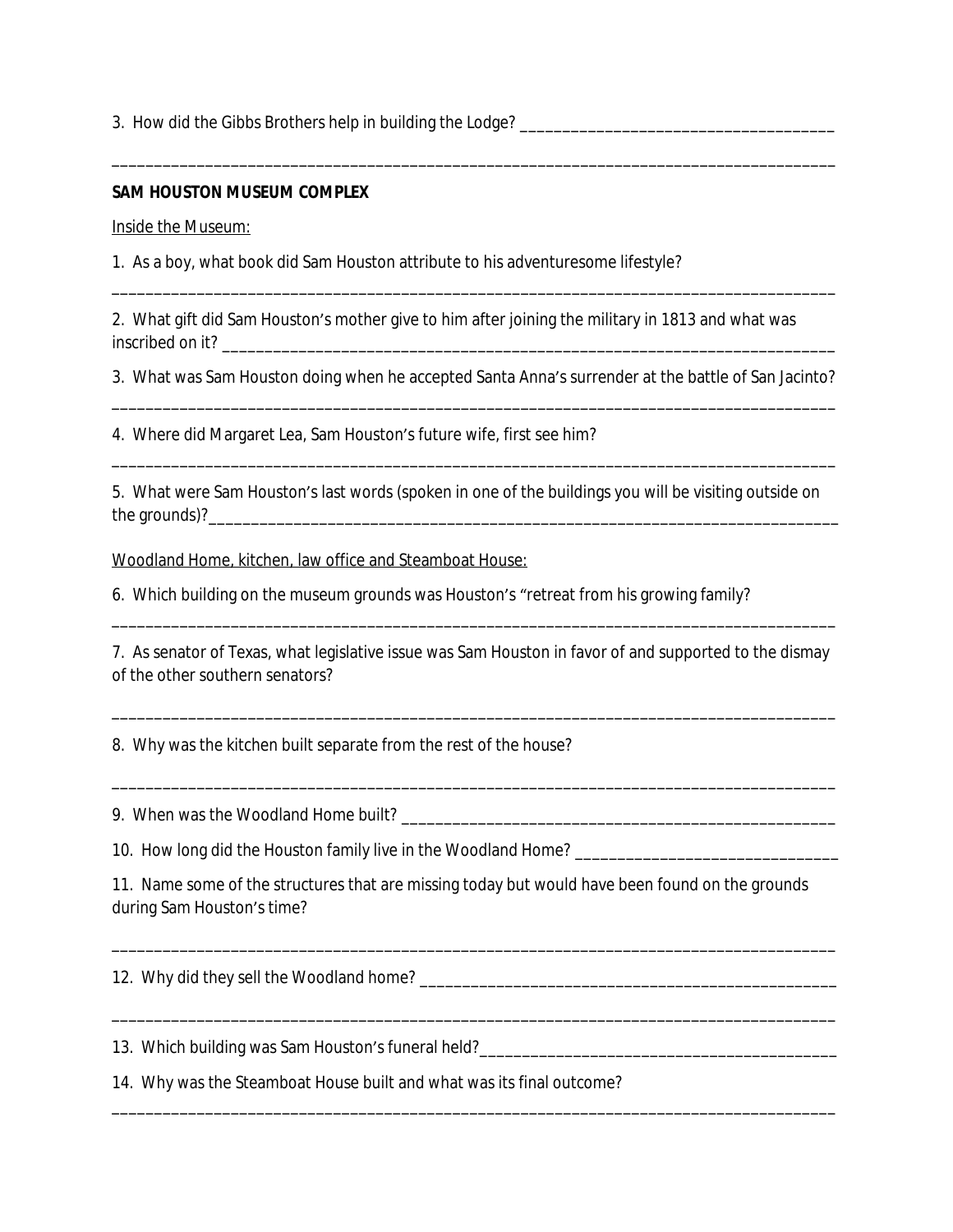## **SAM HOUSTON STATUE ON SHSU CAMPUS AND THE AUSTIN COLLEGE BUILDING**

| 1. Name at least two differences in the way the artists depicted Sam Houston, here on campus, |  |
|-----------------------------------------------------------------------------------------------|--|
| compared to the one at the visitor center:                                                    |  |

\_\_\_\_\_\_\_\_\_\_\_\_\_\_\_\_\_\_\_\_\_\_\_\_\_\_\_\_\_\_\_\_\_\_\_\_\_\_\_\_\_\_\_\_\_\_\_\_\_\_\_\_\_\_\_\_\_\_\_\_\_\_\_\_\_\_\_\_\_\_\_\_\_\_\_\_\_\_\_\_\_\_\_\_\_

\_\_\_\_\_\_\_\_\_\_\_\_\_\_\_\_\_\_\_\_\_\_\_\_\_\_\_\_\_\_\_\_\_\_\_\_\_\_\_\_\_\_\_\_\_\_\_\_\_\_\_\_\_\_\_\_\_\_\_\_\_\_\_\_\_\_\_\_\_\_\_\_\_\_\_\_\_\_\_\_\_\_\_\_\_

\_\_\_\_\_\_\_\_\_\_\_\_\_\_\_\_\_\_\_\_\_\_\_\_\_\_\_\_\_\_\_\_\_\_\_\_\_\_\_\_\_\_\_\_\_\_\_\_\_\_\_\_\_\_\_\_\_\_\_\_\_\_\_\_\_\_\_\_\_\_\_\_\_\_\_\_\_\_\_\_\_\_\_\_\_

2. Why did Sam Houston carry a cane?

3. Which hand do you think Sam Houston normally carried his cane?

4. What organization established Austin College and in what year? \_\_\_\_\_\_\_\_\_\_\_\_\_\_\_\_\_\_\_\_\_\_\_\_\_\_\_\_\_\_

#### **SAM HOUSTON WHITTLING SITE**

1. What was the last name of the brothers who owned the mercantile store next to where Sam Houston whittled?

## **GIBBS-POWELL HOUSE**

1. What are some differences between this home and the three older homes found on the Sam Houston Museum Complex?

\_\_\_\_\_\_\_\_\_\_\_\_\_\_\_\_\_\_\_\_\_\_\_\_\_\_\_\_\_\_\_\_\_\_\_\_\_\_\_\_\_\_\_\_\_\_\_\_\_\_\_\_\_\_\_\_\_\_\_\_\_\_\_\_\_\_\_\_\_\_\_\_\_\_\_\_\_\_\_\_\_\_\_\_\_

\_\_\_\_\_\_\_\_\_\_\_\_\_\_\_\_\_\_\_\_\_\_\_\_\_\_\_\_\_\_\_\_\_\_\_\_\_\_\_\_\_\_\_\_\_\_\_\_\_\_\_\_\_\_\_\_\_\_\_\_\_\_\_\_\_\_\_\_\_\_\_\_\_\_\_\_\_\_\_\_\_\_\_\_\_

\_\_\_\_\_\_\_\_\_\_\_\_\_\_\_\_\_\_\_\_\_\_\_\_\_\_\_\_\_\_\_\_\_\_\_\_\_\_\_\_\_\_\_\_\_\_\_\_\_\_\_\_\_\_\_\_\_\_\_\_\_\_\_\_\_\_\_\_\_\_\_\_\_\_\_\_\_\_\_\_\_\_\_\_\_

\_\_\_\_\_\_\_\_\_\_\_\_\_\_\_\_\_\_\_\_\_\_\_\_\_\_\_\_\_\_\_\_\_\_\_\_\_\_\_\_\_\_\_\_\_\_\_\_\_\_\_\_\_\_\_\_\_\_\_\_\_\_\_\_\_\_\_\_\_\_\_\_\_\_\_\_\_\_\_\_\_\_\_\_\_

\_\_\_\_\_\_\_\_\_\_\_\_\_\_\_\_\_\_\_\_\_\_\_\_\_\_\_\_\_\_\_\_\_\_\_\_\_\_\_\_\_\_\_\_\_\_\_\_\_\_\_\_\_\_\_\_\_\_\_\_\_\_\_\_\_\_\_\_\_\_\_\_\_\_\_\_\_\_\_\_\_\_\_\_\_

\_\_\_\_\_\_\_\_\_\_\_\_\_\_\_\_\_\_\_\_\_\_\_\_\_\_\_\_\_\_\_\_\_\_\_\_\_\_\_\_\_\_\_\_\_\_\_\_\_\_\_\_\_\_\_\_\_\_\_\_\_\_\_\_\_\_\_\_\_\_\_\_\_\_\_\_\_\_\_\_\_\_\_\_\_

2. What is the age difference between this house and those? \_\_\_\_\_\_\_\_\_\_\_\_\_\_\_\_\_\_\_\_\_\_\_\_\_\_\_\_\_\_\_\_\_\_

3. How was this house used during the 1880's and 1890's? \_\_\_\_\_\_\_\_\_\_\_\_\_\_\_\_\_\_\_\_\_\_\_\_

#### **JOSHUA HOUSTON HISTORICAL PLAQUE**

1. Who was Joshua Houston?\_\_\_\_\_\_\_\_\_\_\_\_\_\_\_\_\_\_\_\_\_\_\_\_\_\_\_\_\_\_\_\_\_\_\_\_\_\_\_\_\_\_\_\_\_\_\_\_\_\_\_\_\_\_\_\_\_\_\_\_\_

- 2. What was the name of his son who later became a leader in education? \_\_\_\_\_\_\_\_\_\_\_\_\_\_\_\_\_\_\_\_\_\_\_\_\_\_\_
- 3. Name one or two accomplishments of Joshua Houston.

### **ROGERSVILLE PLAQUE AND THE "WALL OF FACES"**

1. How did the former slaves show their new independence and that they were now a part of the community of Huntsville?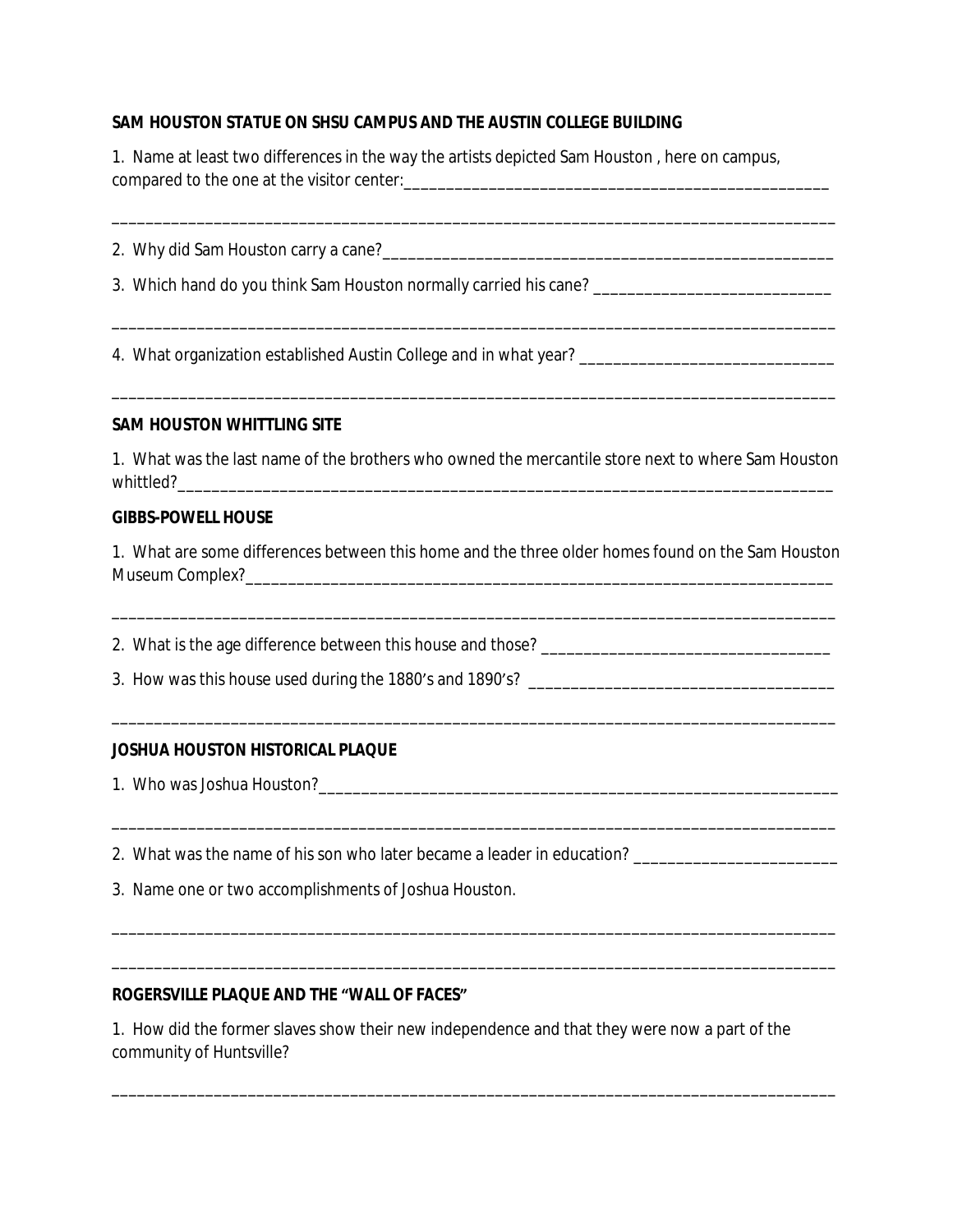- 2. What is the title of the artwork, also known as "Wall of Faces?"
- 3. Whose faces are depicted on the "Wall of Faces?"

\_\_\_\_\_\_\_\_\_\_\_\_\_\_\_\_\_\_\_\_\_\_\_\_\_\_\_\_\_\_\_\_\_\_\_\_\_\_\_\_\_\_\_\_\_\_\_\_\_\_\_\_\_\_\_\_\_\_\_\_\_\_\_\_\_\_\_\_\_\_\_\_\_\_\_\_\_\_\_\_\_\_\_\_\_

\_\_\_\_\_\_\_\_\_\_\_\_\_\_\_\_\_\_\_\_\_\_\_\_\_\_\_\_\_\_\_\_\_\_\_\_\_\_\_\_\_\_\_\_\_\_\_\_\_\_\_\_\_\_\_\_\_\_\_\_\_\_\_\_\_\_\_\_\_\_\_\_\_\_\_\_\_\_\_\_\_\_\_\_\_

\_\_\_\_\_\_\_\_\_\_\_\_\_\_\_\_\_\_\_\_\_\_\_\_\_\_\_\_\_\_\_\_\_\_\_\_\_\_\_\_\_\_\_\_\_\_\_\_\_\_\_\_\_\_\_\_\_\_\_\_\_\_\_\_\_\_\_\_\_\_\_\_\_\_\_\_\_\_\_\_\_\_\_\_\_

\_\_\_\_\_\_\_\_\_\_\_\_\_\_\_\_\_\_\_\_\_\_\_\_\_\_\_\_\_\_\_\_\_\_\_\_\_\_\_\_\_\_\_\_\_\_\_\_\_\_\_\_\_\_\_\_\_\_\_\_\_\_\_\_\_\_\_\_\_\_\_\_\_\_\_\_\_\_\_\_\_\_\_\_\_

\_\_\_\_\_\_\_\_\_\_\_\_\_\_\_\_\_\_\_\_\_\_\_\_\_\_\_\_\_\_\_\_\_\_\_\_\_\_\_\_\_\_\_\_\_\_\_\_\_\_\_\_\_\_\_\_\_\_\_\_\_\_\_\_\_\_\_\_\_\_\_\_\_\_\_\_\_\_\_\_\_\_\_\_\_

\_\_\_\_\_\_\_\_\_\_\_\_\_\_\_\_\_\_\_\_\_\_\_\_\_\_\_\_\_\_\_\_\_\_\_\_\_\_\_\_\_\_\_\_\_\_\_\_\_\_\_\_\_\_\_\_\_\_\_\_\_\_\_\_\_\_\_\_\_\_\_\_\_\_\_\_\_\_\_\_\_\_\_\_\_

\_\_\_\_\_\_\_\_\_\_\_\_\_\_\_\_\_\_\_\_\_\_\_\_\_\_\_\_\_\_\_\_\_\_\_\_\_\_\_\_\_\_\_\_\_\_\_\_\_\_\_\_\_\_\_\_\_\_\_\_\_\_\_\_\_\_\_\_\_\_\_\_\_\_\_\_\_\_\_\_\_\_\_\_\_

\_\_\_\_\_\_\_\_\_\_\_\_\_\_\_\_\_\_\_\_\_\_\_\_\_\_\_\_\_\_\_\_\_\_\_\_\_\_\_\_\_\_\_\_\_\_\_\_\_\_\_\_\_\_\_\_\_\_\_\_\_\_\_\_\_\_\_\_\_\_\_\_\_\_\_\_\_\_\_\_\_\_\_\_\_

### **FOUNDERS PARK**

1. Why did Pleasant Gray name the town Huntsville? \_\_\_\_\_\_\_\_\_\_\_\_\_\_\_\_\_\_\_\_\_\_\_\_\_\_\_\_\_\_\_\_\_\_\_\_\_\_\_\_\_

2. What Native American Indian Tribe lived in the area?\_\_\_\_\_\_\_\_\_\_\_\_\_\_\_\_\_\_\_\_\_\_\_\_\_\_\_\_\_\_\_\_\_\_\_\_\_\_\_

3. How long after Pleasant Gray settled here did it take for Sam Houston to move to town?

## **OAKWOOD CEMETARY AND SAM HOUSTON'S GRAVE**

1. What happened in 1867 that is similar to the events of 2020?

2. Why wasn't Sam Houston's wife, Margaret, buried beside him? \_\_\_\_\_\_\_\_\_\_\_\_\_\_\_\_\_\_\_\_\_\_\_\_\_\_\_\_\_\_\_

3. What error was made on the monument and how was it corrected?

4. Can you find the names of some of the other prominent figures in Huntsville History that you have come across on your travels today that are buried here? \_\_\_\_\_\_\_\_\_\_\_\_\_\_\_\_\_\_\_\_\_\_\_\_\_\_\_\_\_\_\_\_\_\_\_\_\_\_\_

5. Who built the wood coffin that Sam Houston was buried in? \_\_\_\_\_\_\_\_\_\_\_\_\_\_\_\_\_\_\_\_\_\_\_\_\_\_\_\_\_\_\_\_\_

#### **II. Service Project**

Here is the contact information for the three places a service project can be done. After doing the project, have someone from that organization sign below.

1. Josey Scout Lodge:

<https://www.joseyscoutlodge.org/support/service-projects>

2. Sam Houston Museum Complex:

Phone Number: (936)355-5526

3. Oakwood Cemetery:

Phone Number: : (936)577-2020